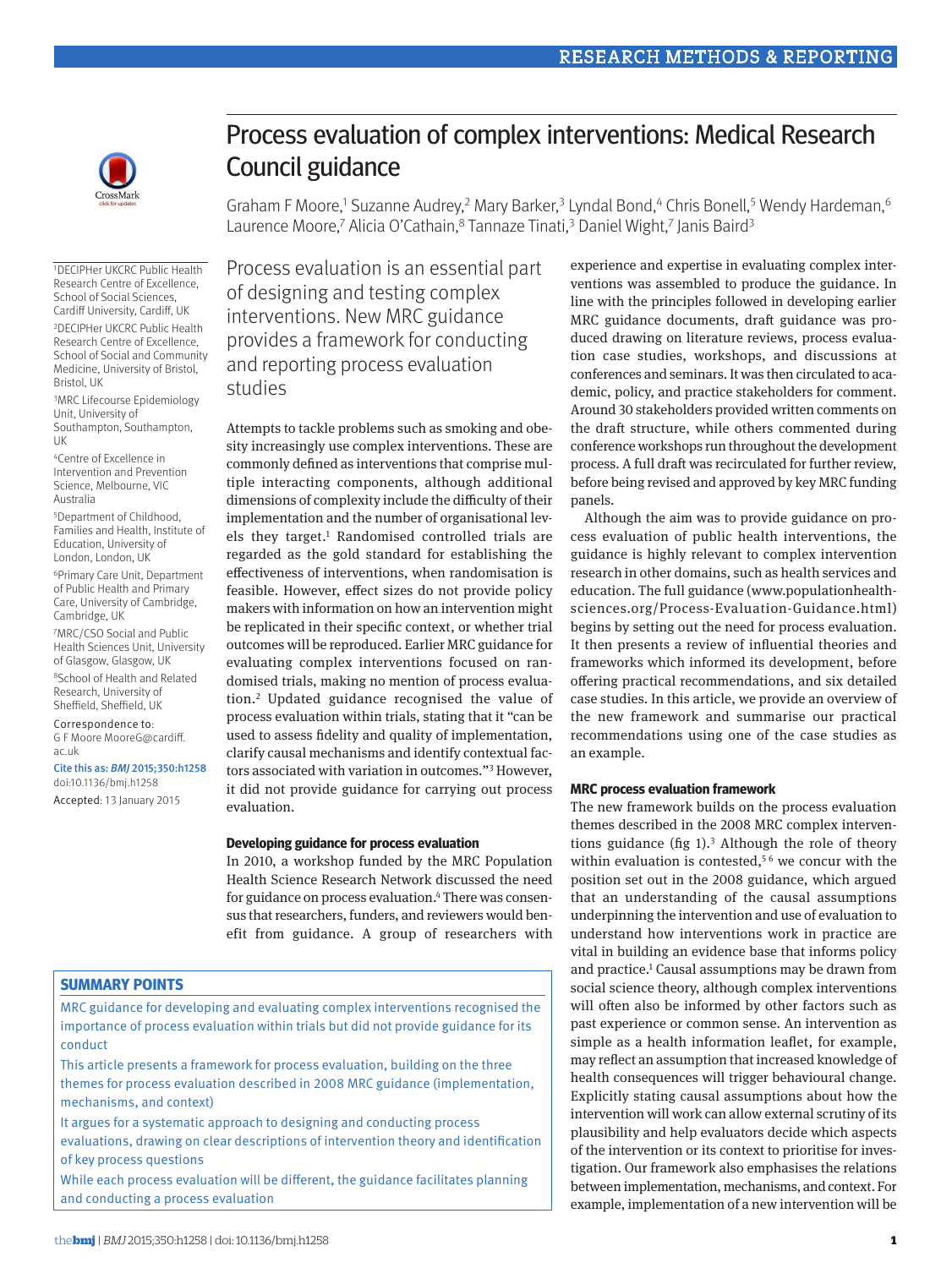

<span id="page-1-0"></span>Fig 1 | Key functions of process evaluation and relations among them (blue boxes are the key components of a process evaluation. Investigation of these components is shaped by a clear intervention description and informs interpretation of outcomes)

affected by its existing context, but a new intervention may also in turn change aspects of the context in which it is delivered.

#### Implementation: what is implemented, and how?

An intervention may have limited effects either because of weaknesses in its design or because it is not properly implemented.7 On the other hand, positive outcomes can sometimes be achieved even when an intervention was not delivered fully as intended.8 Hence, to begin to enable conclusions about what works, process evaluation will usually aim to capture fidelity (whether the intervention was delivered as intended) and dose (the quantity of intervention implemented). Complex interventions usually undergo some tailoring when implemented in different contexts. Capturing what is delivered in practice, with close reference to the theory of the intervention, can enable evaluators to distinguish between adaptations to make the intervention fit different contexts and changes that undermine intervention fidelity.<sup>910</sup> Unresolved debates regarding adaption of interventions, and what is meant by intervention fidelity, are discussed at length in the full guidance.

In addition to what was delivered, process evaluation can usefully investigate how the intervention was delivered.11 12 This can provide policy makers and practitioners with vital information about how the intervention might be replicated, as well as generalisable knowledge on how to implement complex interventions. Issues considered may include training and support, communication and management structures, and how these structures interact with implementers' attitudes and circumstances to shape the intervention.

Process evaluations also commonly investigate the "reach" of interventions (whether the intended audience comes into contact with the intervention, and how).13 There is no consensus on how best to divide the study of implementation into key subcomponents (such as fidelity, dose, and reach), and it is currently not possible to adjudicate between the various frameworks that attempt to do this. These issues are discussed further in the full guidance document.

## Mechanisms of impact: how does the delivered intervention produce change?

Exploring the mechanisms through which interventions bring about change is crucial to understanding both how the effects of the specific intervention occurred and how these effects might be replicated by similar future interventions.<sup>14</sup> Process evaluations may test hypothesised causal pathways using quantitative data as well as using qualitative methods to better understand complex pathways or to identify unexpected mechanisms.15

## Context: how does context affect implementation and outcomes?

Context includes anything external to the intervention that may act as a barrier or facilitator to its implementation, or its effects. As described above, implementation will often vary from one context to another. However, an intervention may have different effects in different contexts even if its implementation does not vary.16 Complex interventions work by introducing mechanisms that are sufficiently suited to their context to produce change,<sup>17</sup> while causes of problems targeted by interventions may differ from one context to another. Understanding context is therefore critical in interpreting the findings of a specific evaluation and generalising beyond it. Even where an intervention itself is relatively simple, its interaction with its context may still be highly complex.

## **Functions of process evaluation at different stages of development, evaluation, and implementation**

The focus of process evaluation will vary according to the stage at which it is conducted. The MRC framework recommends a feasibility and piloting phase after an intervention has been developed.<sup>13</sup> At this stage, process evaluation can have a vital role in understanding the feasibility of the intervention and optimising its design and evaluation. However, at the next stage,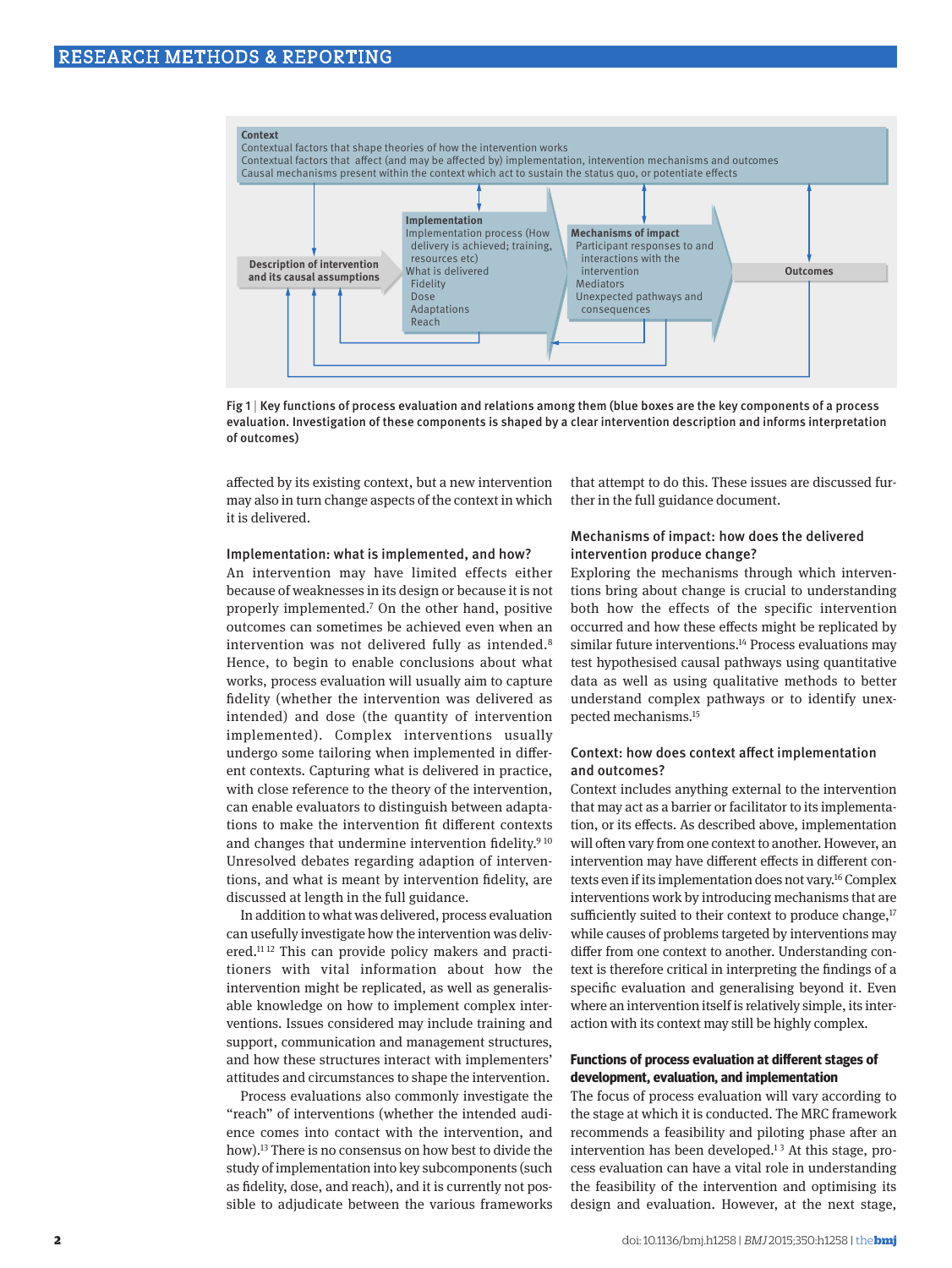evaluating effectiveness, the emphasis of process evaluation shifts towards providing greater confidence in conclusions about effectiveness by assessing the quantity and quality of what was delivered, and assessing the generalisability of its effectiveness by understanding the role of context. Even when a process evaluation has been conducted at the feasibility stage, another will usually be needed alongside the full trial because new problems are likely to emerge when the intervention is tested in a larger more diverse sample.

## **Planning, designing, conducting, and reporting a process evaluation**

Box 1 summarises the key recommendations of the new MRC guidance for process evaluation. Given the diversity of complex interventions, the aims and methods of process evaluations will vary, but there are common considerations when developing and planning any such evaluation. The recommendations are not intended to be prescriptive but to help researchers to make decisions. Throughout this section, we have illustrated our points using one of the six case studies included in the full guidance, the process evaluation of the Welsh national exercise referral scheme (NERS)<sup>8 18 19</sup>; this scheme aimed to improve physical activity through primary care referral to exercise professionals in local authority leisure centres.

#### Planning a process evaluation

## Working with intervention developers and implementers

High quality process evaluation requires good working relationships with all stakeholders involved in intervention development or implementation. These can be difficult to establish—for example, because these stakeholders have professional or personal interests in portraying the intervention positively, or see evaluation as threatening. However, without good relationships, close observation of the intervention can be challenging. Evaluators also need to ensure that they maintain sufficient independence to observe the work of stakeholders critically. The NERS process evaluation identified serious problems with the implementation of some intervention components.19 Evaluators needed to be close enough to the intervention to record these problems and understand why they occurred, yet sufficiently independent to report them to intervention stakeholders honestly. Transparent reporting of relationships with policy and practice stakeholders, and being mindful of how these affect the evaluation, is crucial.

One key challenge in working with intervention stakeholders is whether to communicate emerging findings. That is, should evaluators act as passive observers who feed findings back at the end of an evaluation or help to correct problems in implementation as and when they appear.<sup>20</sup> A more active role is appropriate at the feasibility testing stage. However, when evaluating effectiveness, researchers will ideally not engage in continuous quality improvement activities because these may compromise the external validity of the evaluation. Agreeing systems for communicating information to stakeholders at the outset of the study may help to avoid perceptions of undue interference or that the evaluator withheld important information.

#### Resources and staffing

When planning a process evaluation, evaluators need to ensure that there is sufficient expertise and experience to decide on, and achieve, its aims. A process evaluation team will often require expertise in quantitative and qualitative research methods. Process evaluations will often need to draw on expertise from a range of relevant disciplines including, for example, public health, primary care, epidemiology, sociology, and psychology. Sufficient resources are required to allow collection and analysis of large quantities of diverse data, bearing in mind that analysis of qualitative data is especially time consuming.

#### Relationships within evaluation teams

Process evaluation will typically form part of a study that includes evaluation of outcomes and possibly cost effectiveness. Some evaluators choose to separate process and outcome teams, while in other cases they are combined. Box 2 gives some pros and cons of each model. If the teams are separate effective communications are necessary to prevent duplication or conflict; with combined teams, there is a need for transparency about how this might influence the conduct and interpretation of the evaluation. Effective integration of evaluation components is more likely when members of a team respect and value each other's work, and when the overall study is overseen by a principal investigator who values integration.<sup>21</sup>

## Designing and conducting a process evaluation Describing the intervention and clarifying causal assumptions

A clear description of the intended intervention, how it will be implemented, and how it is expected to work, will ideally have been developed before evaluation. In such cases, designing a process evaluation will begin by reviewing these descriptions to decide what requires investigation. Any ambiguity over what the intervention is, or how it is intended to work, should be resolved with the intervention developers before the design of the process evaluation is finalised. Evaluators of NERS had limited involvement in the development of the intervention, which was a Welsh government policy initiative. Hence, when evaluation began, some ambiguity remained over the content of the intervention and how it was intended to work. Evaluators worked with intervention developers to resolve this ambiguity, but as this took place after the evaluation had started, the time available to develop robust measures of some key activities was limited.8

It is useful if interventions and their evaluations draw explicitly on existing theories so that these can be tested and refined. However, when an intervention's development is driven by other factors, such as experience or common sense, it is important to be open about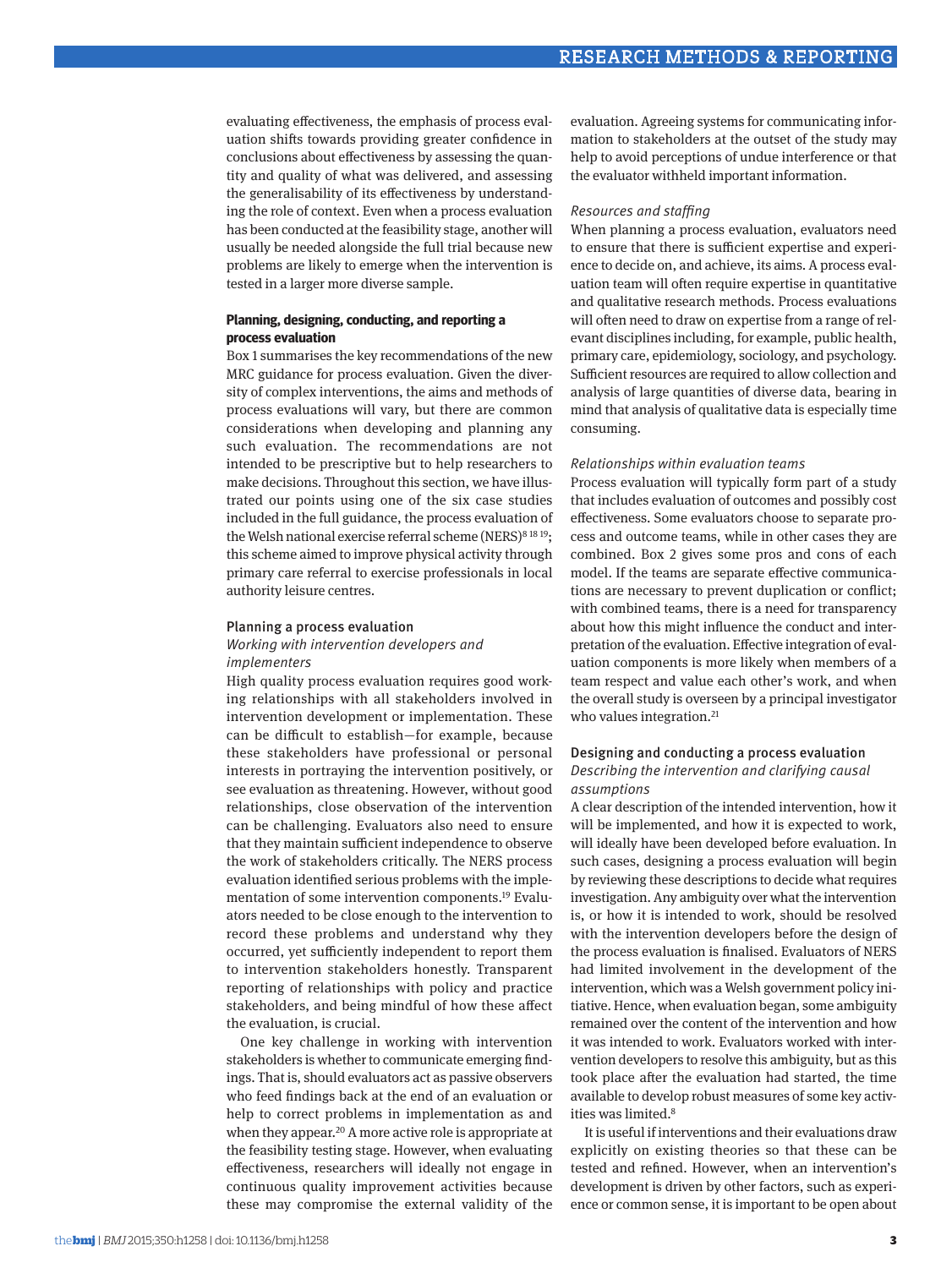| <b>BOX 1: KEY RECOMMENDATIONS FOR PROCESS EVALUATION</b>                                                                                                                                                              |
|-----------------------------------------------------------------------------------------------------------------------------------------------------------------------------------------------------------------------|
| Planning                                                                                                                                                                                                              |
| • Carefully define the parameters of relationships with intervention developers or implementers                                                                                                                       |
| Balance the need for sufficiently good working relationships to allow close observation, against the need to remain credible as independent<br>evaluators                                                             |
| Agree whether evaluators will take an active role in communicating findings as they emerge (and helping correct implementation challenges)<br>or have a more passive role                                             |
| • Ensure that the research team has the correct expertise. This may require:                                                                                                                                          |
| Expertise in qualitative and quantitative research methods                                                                                                                                                            |
| Appropriate interdisciplinary theoretical expertise                                                                                                                                                                   |
| . Decide the degree of separation or integration between process and outcome evaluation teams                                                                                                                         |
| Ensure effective oversight by a principal investigator who values all evaluation components                                                                                                                           |
| Develop good communication systems to minimise duplication and conflict between process and outcomes evaluations<br>Ensure that plans for integration of process and outcome data are agreed from the outset          |
| Design and conduct                                                                                                                                                                                                    |
| • Clearly describe the intervention and clarify causal assumptions (in relation to how it will be implemented, and the mechanisms through which it<br>will produce change, in a specific context)                     |
| . Identify key uncertainties and systematically select the most important questions to address                                                                                                                        |
| Identify potential questions by considering the assumptions represented by the intervention                                                                                                                           |
| Agree scientific and policy priority questions by considering the evidence for intervention assumptions and consulting the evaluation team<br>and policy or practice stakeholders                                     |
| Identify previous process evaluations of similar interventions and consider whether it is appropriate to replicate aspects of them and build on<br>their findings                                                     |
| • Select a combination of methods appropriate to the research questions:                                                                                                                                              |
| Use quantitative methods to measure key process variables and allow testing of pre-hypothesised mechanisms of impact and contextual<br>moderators                                                                     |
| Use qualitative methods to capture emerging changes in implementation, experiences of the intervention and unanticipated or complex<br>causal pathways, and to generate new theory                                    |
| Balance collection of data on key process variables from all sites or participants with detailed data from smaller, purposively selected samples                                                                      |
| Consider data collection at multiple time points to capture changes to the intervention over time                                                                                                                     |
| Analysis                                                                                                                                                                                                              |
| · Provide descriptive quantitative information on fidelity, dose, and reach                                                                                                                                           |
| · Consider more detailed modelling of variations between participants or sites in terms of factors such as fidelity or reach (eg, are there<br>socioeconomic biases in who received the intervention?)                |
| • Integrate quantitative process data into outcomes datasets to examine whether effects differ by implementation or prespecified contextual<br>moderators, and test hypothesised mediators                            |
| . Collect and analyse qualitative data iteratively so that themes that emerge in early interviews can be explored in later ones                                                                                       |
| . Ensure that quantitative and qualitative analyses build upon one another (eg, qualitative data used to explain quantitative findings or<br>quantitative data used to test hypotheses generated by qualitative data) |
| . Where possible, initially analyse and report process data before trial outcomes are known to avoid biased interpretation                                                                                            |
| • Transparently report whether process data are being used to generate hypotheses (analysis blind to trial outcomes), or for post-hoc explanation<br>(analysis after trial outcomes are known)                        |
| Reporting                                                                                                                                                                                                             |
| · Identify existing reporting guidance specific to the methods adopted                                                                                                                                                |
| . Report the logic model or intervention theory and clarify how it was used to guide selection of research questions and methods<br>· Disseminate findings to policy and practice stakeholders                        |
| . If multiple journal articles are published from the same process evaluation ensure that each article makes clear its context within the evaluation<br>as a whole:                                                   |
| Publish a full report comprising all evaluation components or a protocol paper describing the whole evaluation, to which reference should be<br>made in all articles                                                  |

Emphasise contributions to intervention theory or methods development to enhance interest to a readership beyond the specific intervention in question

> this and clear about what these assumptions are, rather than trying to force an established theoretical framework to fit the intervention. Evaluators should also avoid focusing narrowly on inappropriate theories from a single discipline. For example, psychological theory

may be useful for interventions that work at the individual level but is less useful when intervening with organisations or at wider social levels.<sup>22</sup>

Depicting the intervention in a logic model can help clarify causal assumptions.<sup>[2](#page-4-0)3</sup> Figure 2 gives an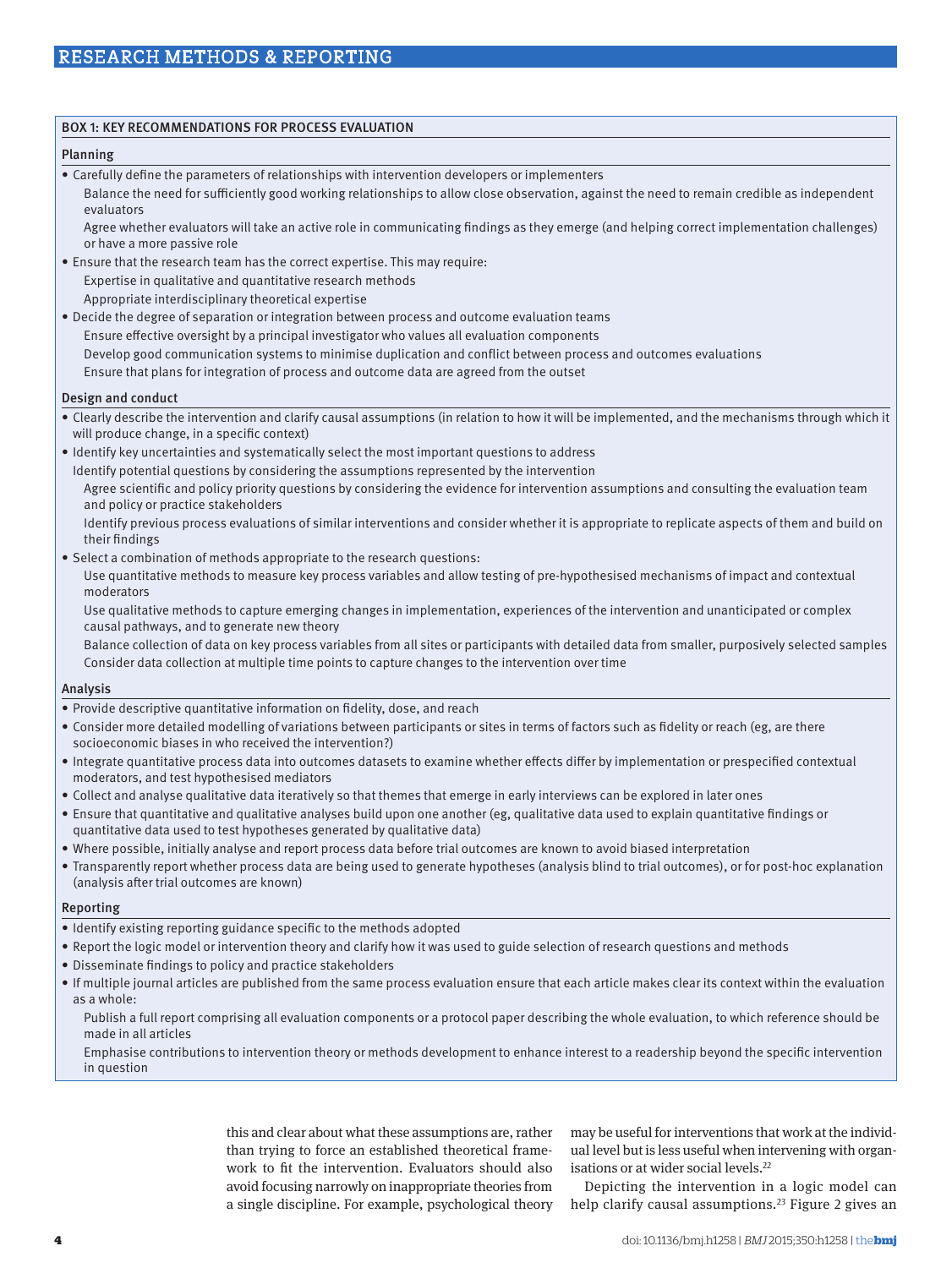## Box 2: Separation or integration of process evaluation and outcome evaluation teams?

#### Arguments for separation

- Separation may reduce potential biases in analysis of outcomes data arising from feedback on the perceived functioning of the intervention
- $\bullet$  In controlled trials, process evaluators cannot be blinded to treatment condition. Those collecting or analysing outcomes data ought to be blinded where possible
- • Analysing process data without knowledge of trial outcomes prevents fishing for explanations and biasing interpretations. Although it may not always be practical to delay outcomes analysis until process analyses are complete, if separate researchers are responsible for each part it may be possible to conducted the analyses concurrently without biasing the results
- Process evaluation may produce data that would be hard for those with vested interests in the trial to analyse and report dispassionately
- If implementers or participants have concerns about a trial, a degree of separation from the trial may make it easier for process evaluators to build rapport and understand their concerns

### Arguments for integration

- • Process evaluators and outcomes evaluators will want to work together to ensure that data on implementation can be integrated into analysis of outcomes, or that data on emerging process issues can be integrated into trial data collections
- • Data on intermediate outcomes and causal processes identified by process evaluators may inform integration of new measures into outcomes data collections
- • If some relevant process measures are already being collected as part of the outcomes evaluation, it is important to avoid duplication of efforts and reduce measurement burden for participants
- • One component of data collection should not compromise another. For example, if collection of process data is causing a high measurement burden for participants, this may lead to lower response to outcomes assessments

example for INCLUSIVE, a school based intervention that aimed to reduce bullying and improve student health by implementing "restorative practices" across the whole school.<sup>24</sup> The logic model was based on Markham and Aveyard's theory of human functioning and school organisation, which suggests

that health benefits would be mediated by whether students were connected to their school's learning and community.25 This led the authors to identify measures of commitment and belonging as intermediate outcomes.26

## Learning from previous process evaluations

When designing a process evaluation, it is important to be mindful that the results may later be included in systematic reviews. Process evaluation will provide the information on implementation and context that Waters and colleagues argue is essential if reviews are to assist decision makers.27 It is therefore helpful if process evaluations of similar interventions build on one another's findings, using comparable methods if possible, so that reviewers can make meaningful comparisons across studies.

## Deciding core research questions

Process evaluations cannot expect to provide answers to all of the uncertainties of a complex intervention.28 It is generally better to answer the most important questions well than to try to answer too many questions and do so unsatisfactorily. To identify core questions, evaluators may start by listing causal assumptions within the intervention manual or logic model and establishing which have the most limited evidence base. This can be done by reviewing the literature, consultation with policy and practice stakeholders, and discussions within the research team. Complex interventions are inherently unpredictable. Evaluators may therefore identify additional questions during the course of their evaluation. Hence, although clear focus from the outset is vital, process evaluations must be designed with sufficient flexibility and resources to allow important emerging questions to be addressed.

| <b>INCLUSIVE</b><br>intervention inputs                                                            | Intervention<br>processes and actions                                                                                                                                                                                            | Changes to school<br>practices ("boundaries"<br>and "framing")                                                                                    | Changes to school ethos<br>(instructional and<br>regulatory orders)                                                                                                                                                                                                                | Student<br>intermediate impacts                                                                     | Student health<br>outcomes                                     |
|----------------------------------------------------------------------------------------------------|----------------------------------------------------------------------------------------------------------------------------------------------------------------------------------------------------------------------------------|---------------------------------------------------------------------------------------------------------------------------------------------------|------------------------------------------------------------------------------------------------------------------------------------------------------------------------------------------------------------------------------------------------------------------------------------|-----------------------------------------------------------------------------------------------------|----------------------------------------------------------------|
| Funding of £4000 for<br>admininstrative costs.<br>staff cover, and specific<br>actions per schools | Action group decides<br>priorities, oversees actions<br>Primary restorative<br>practices:<br>School policies and rules<br>reviewed and revised<br>Personal, social, and                                                          | Improved communication<br>and relationships between:<br><b>Students</b><br>Staff and students                                                     | "Instructional order"*<br>more engaging and<br>combines academic and<br>emotional learning                                                                                                                                                                                         | More students engage<br>in learning with<br>high aspirations                                        | Reduced bullying<br>and aggression<br>(primary outcome)        |
| Survey needs of year 8<br>students and audit of<br>existing policies and                           |                                                                                                                                                                                                                                  | More student centred.<br>responsive framing of:<br>Learning and teaching<br><b>Discipline</b><br>Social support<br>Management and<br>organisation | "Regulatory order"t more<br>responsive, inclusive,<br>and cooperative<br>Fostering positive<br>relationships<br>Conflict viewed as<br>opportunity for learning<br>All staff and students<br>responsible for safer,<br>more supportive,<br>respectful, and<br>engaging school ethos | More students connect to<br>school community and<br>avoid anti-school groups<br>and risk behaviours | Improved quality of<br>life and emotional<br>and mental health |
| practices to identify<br>priorities                                                                | health education<br>curriculums reviewed                                                                                                                                                                                         |                                                                                                                                                   |                                                                                                                                                                                                                                                                                    | More students develop<br>"life skills" (that is<br>managing emotions and<br>communication)          | Reduced substance<br>use and sexual risk                       |
| Facilitation of action<br>group meetings comprising                                                | and new social/<br>emotional curriculum<br>delivered<br>staff and students<br>Secondary restorative<br>practices:<br>Peer mediation reviewed<br>(intro, intermediate,<br>and revised<br>Staff trained in<br>restorative practice |                                                                                                                                                   |                                                                                                                                                                                                                                                                                    |                                                                                                     | Reduced truancy and<br>school exclusions                       |
| Staff training in<br>restorative practices                                                         |                                                                                                                                                                                                                                  |                                                                                                                                                   |                                                                                                                                                                                                                                                                                    | More students form<br>trusting, empathetic,<br>and warm relationships                               |                                                                |
| and advanced)<br>New social and emotional                                                          |                                                                                                                                                                                                                                  |                                                                                                                                                   |                                                                                                                                                                                                                                                                                    | More students make<br>healthier decisions                                                           |                                                                |
| skills curriculum and<br>learning materials                                                        | Tertiary restorative<br>practices:<br>"Circle time"<br>Conferencing                                                                                                                                                              |                                                                                                                                                   |                                                                                                                                                                                                                                                                                    | * Learning and teaching in school                                                                   | † Discipline, social support, and sense of community           |

<span id="page-4-0"></span>Fig 2 | Logic model for the INCLUSIVE intervention to reduce violence and aggression in schools<sup>24</sup>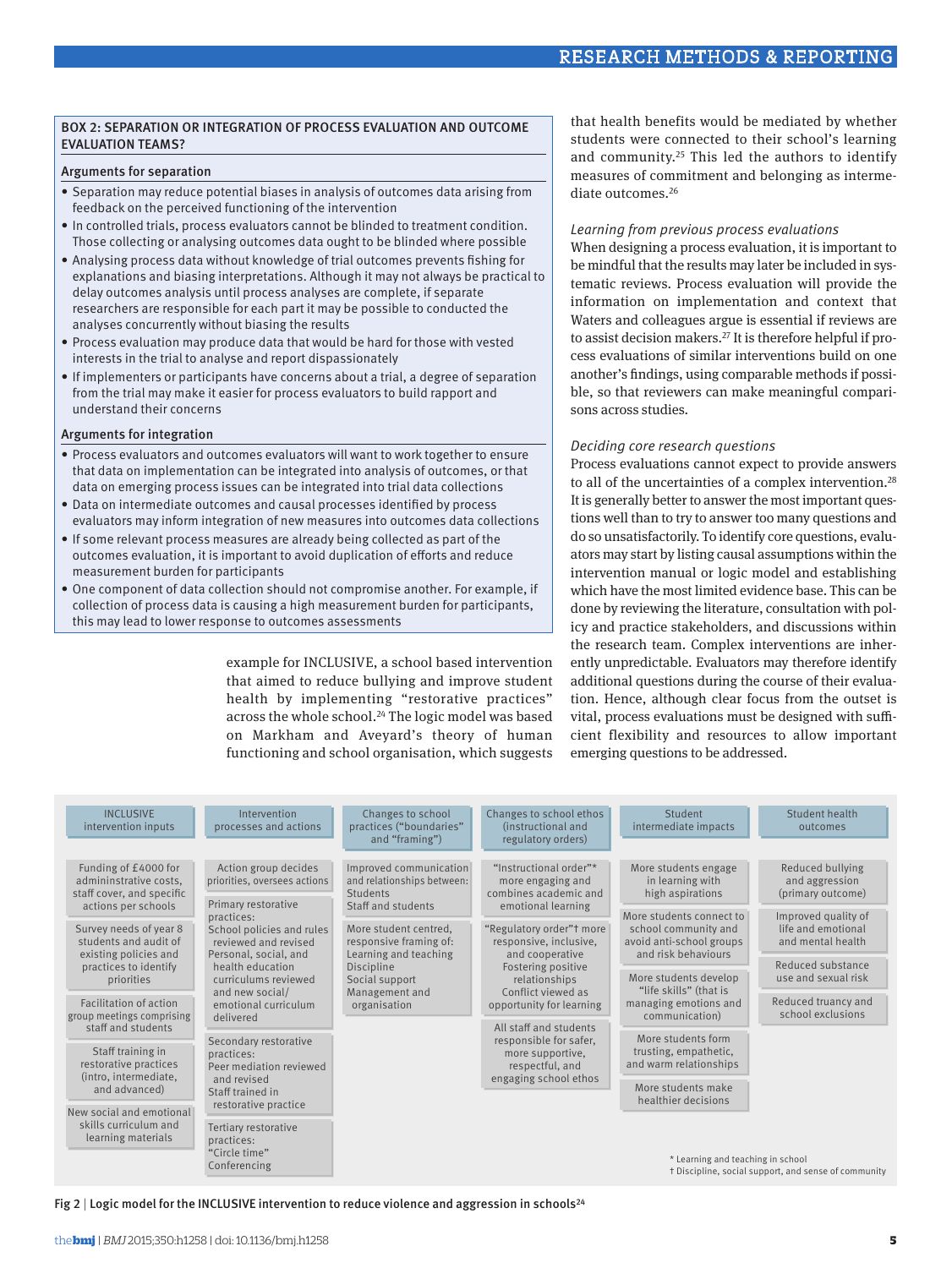#### Selecting methods

Figure [3](#page-5-0) lists some common data collection and analysis methods adopted by process evaluations, the merits of which should be considered carefully in relation to the research questions. Process evaluation of complex interventions usually requires a combination of quantitative and qualitative methods, but their relative importance may vary according to the status of the evidence base or stage of the evaluation process. At the feasibility and piloting stage, basic quantitative measures of implementation may be combined with in-depth qualitative data to provide detailed understandings of intervention functioning on a small scale.

When evaluating effectiveness, collection of quantitative process measures to allow testing of hypothesised pathways or to measure contextual factors may be a priority. If directly relevant qualitative data are already available (for example, from an earlier feasibility study), evaluators may choose not to collect extensive qualitative process data while evaluating effectiveness. However, collecting additional qualitative data may still help in understanding issues arising from the movement from a small scale feasibility study to a larger scale evaluation involving greater diversity in implementers, settings, and participants.

Key methodological considerations include sampling and timing of data collection. Interviewing every implementer may not provide greater insights than interviewing a small well selected sample, and may lead to overwhelming volumes of data. Conducting observations in every site may be prohibitively expensive and unduly influence implementation. Conversely, there are dangers in collecting data from only a few sites in order to draw conclusions regarding the intervention as a whole.<sup>28</sup> Hence, when feasible, it is often useful to combine quantitative data on key process variables from all sites or participants with in-depth qualitative data from samples purposively selected along dimensions expected to influence the functioning of the intervention. Collecting data at multiple time points may be useful because interventions can suffer from teething problems which are rectified as the evaluation progresses.

Within the NERS process evaluation, quantitative measures included structured observations of audio recorded patient consultations. These were used to examine aspects of fidelity (such as consistency with motivational interviewing principles), and dose (such as the duration of consultations). Sociodemographic patterning in entry to the scheme (reach) was evaluated using routinely collected monitoring data.8 Quantitative measures of hypothesised psychological mechanisms, including motivation for exercise and confidence, were collected as part of the trial.18 Qualitative interviews were conducted with patients, exercise professionals, scheme coordinators, and health professionals. These focused on challenges in implementation across contexts and how NERS was perceived to work in practice.<sup>8</sup>

## Analysis of process data, and integration of process and outcome data

Analysis of quantitative process data will usually begin with descriptive statistics relating to questions such as fidelity, dose, and reach. Subsequently, integrating quantitative process measures into outcomes datasets can help to understand how, for example, implementation variability affected outcomes (on-treatment analyses) and test hypotheses arising from qualitative analyses. Some argue that initial analysis of process data should be conducted before the outcomes analysis to avoid biased interpretation of process data.29 If this model is followed, process data may provide prospective insights into why evaluators might subsequently expect to see positive or negative overall effects and generate hypotheses about how variability in outcomes may emerge.30

In the NERS process evaluation, implementation measures indicated that the intervention comprised a common core of health professional referrals to discounted, supervised, group based exercise. However, some activities, such as motivational interviewing and goal setting, were poorly delivered.8 Nevertheless, qualitative data (analysed before trial outcomes were available) indicated that patient motivation was supported by other mechanisms, such as social support from other patients.8 Subsequently, integration of quantitative measures of psychological change mechanisms with trial outcomes data indicated that significant improvement in physical activity was explained by change in



<span id="page-5-0"></span>Fig 3 | Commonly used data collection and analysis methods for process evaluation